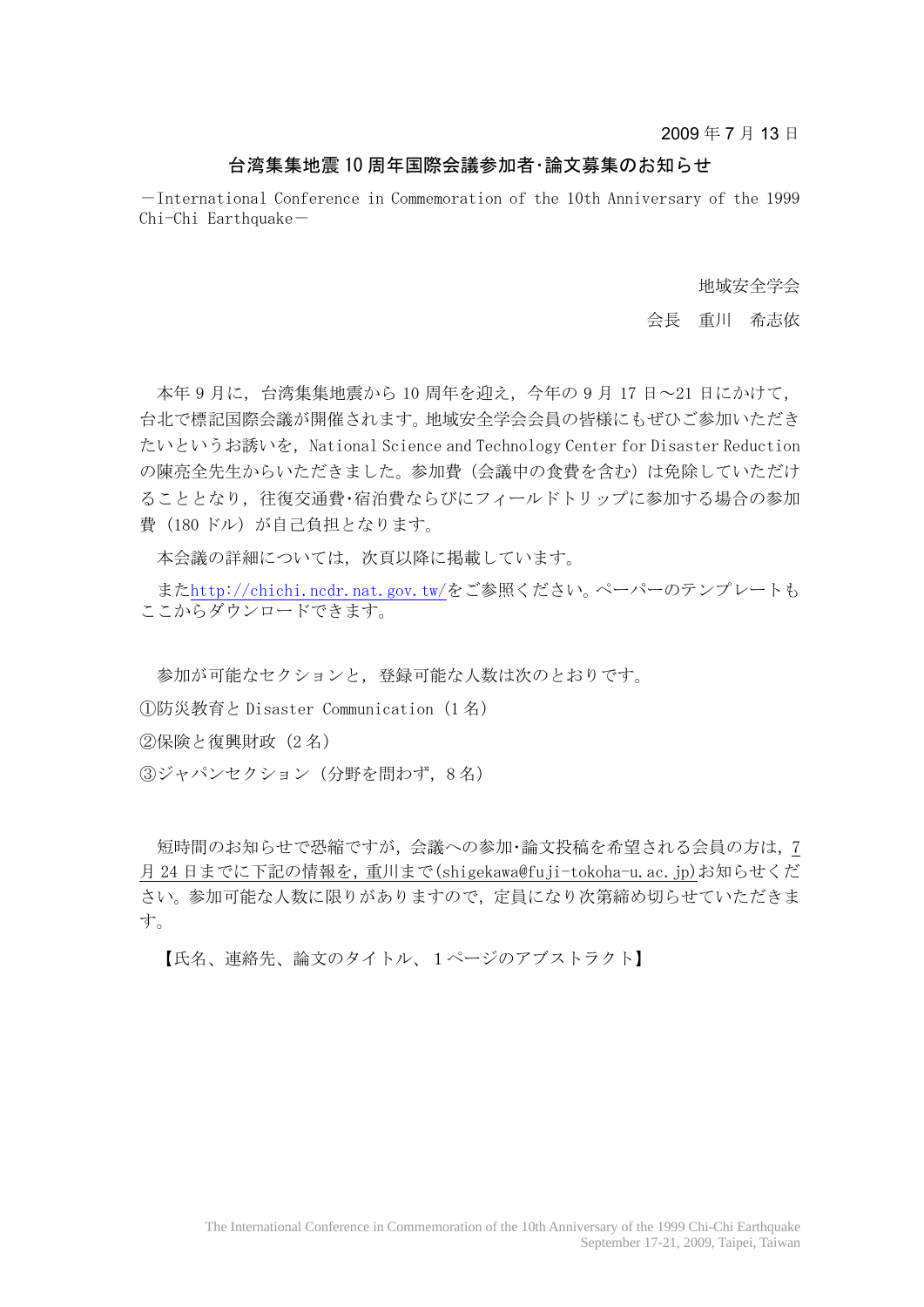

# **International Conference in Commemoration**  of the 10<sup>th</sup> Anniversary of the 1999 Chi-Chi **Earthquake**

# **17-21 September 2009, Taipei**

# **General Information**

(05/01/2009 Ed.)

Organized by: Conference Secretariat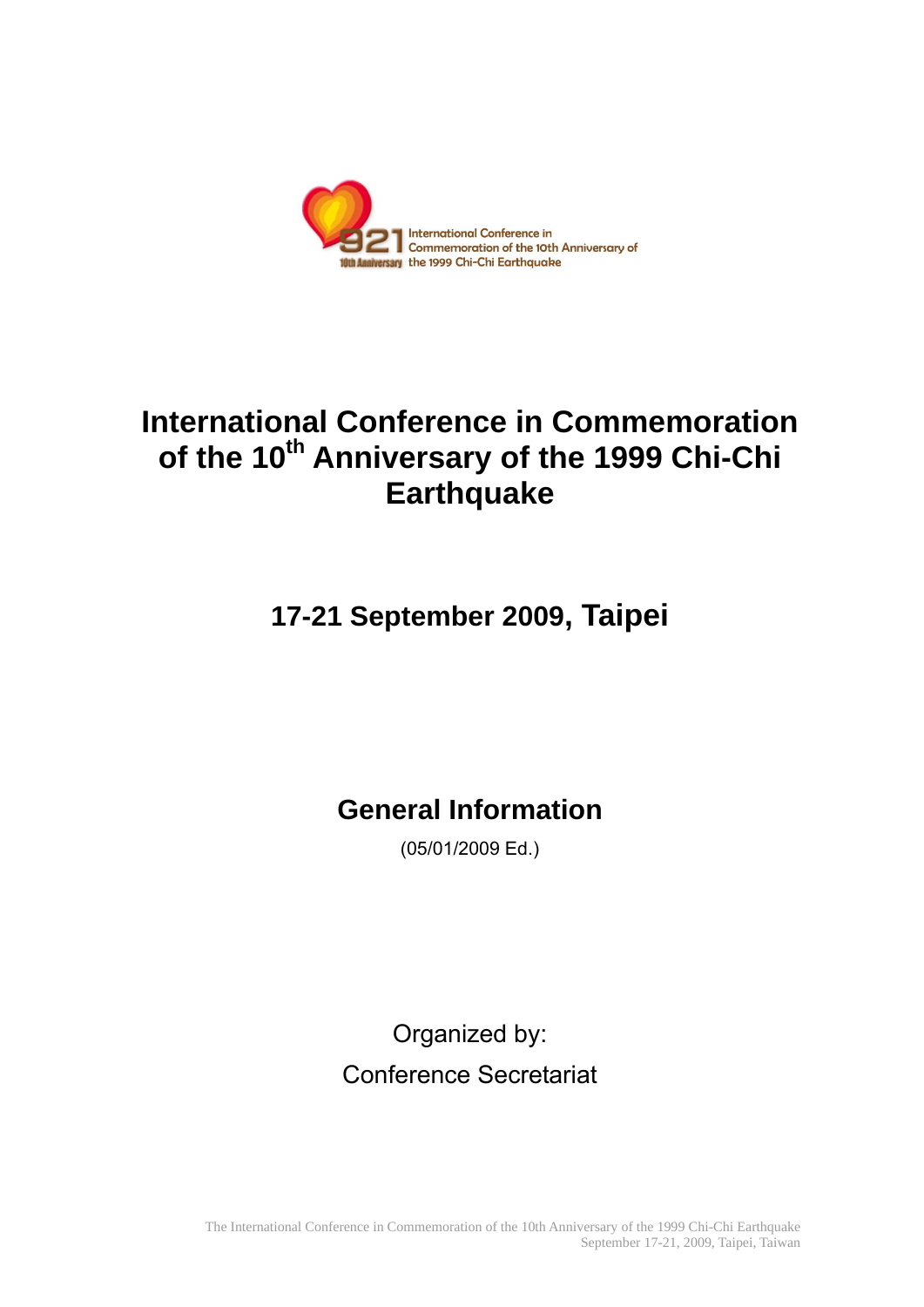This page is intentionally left blank.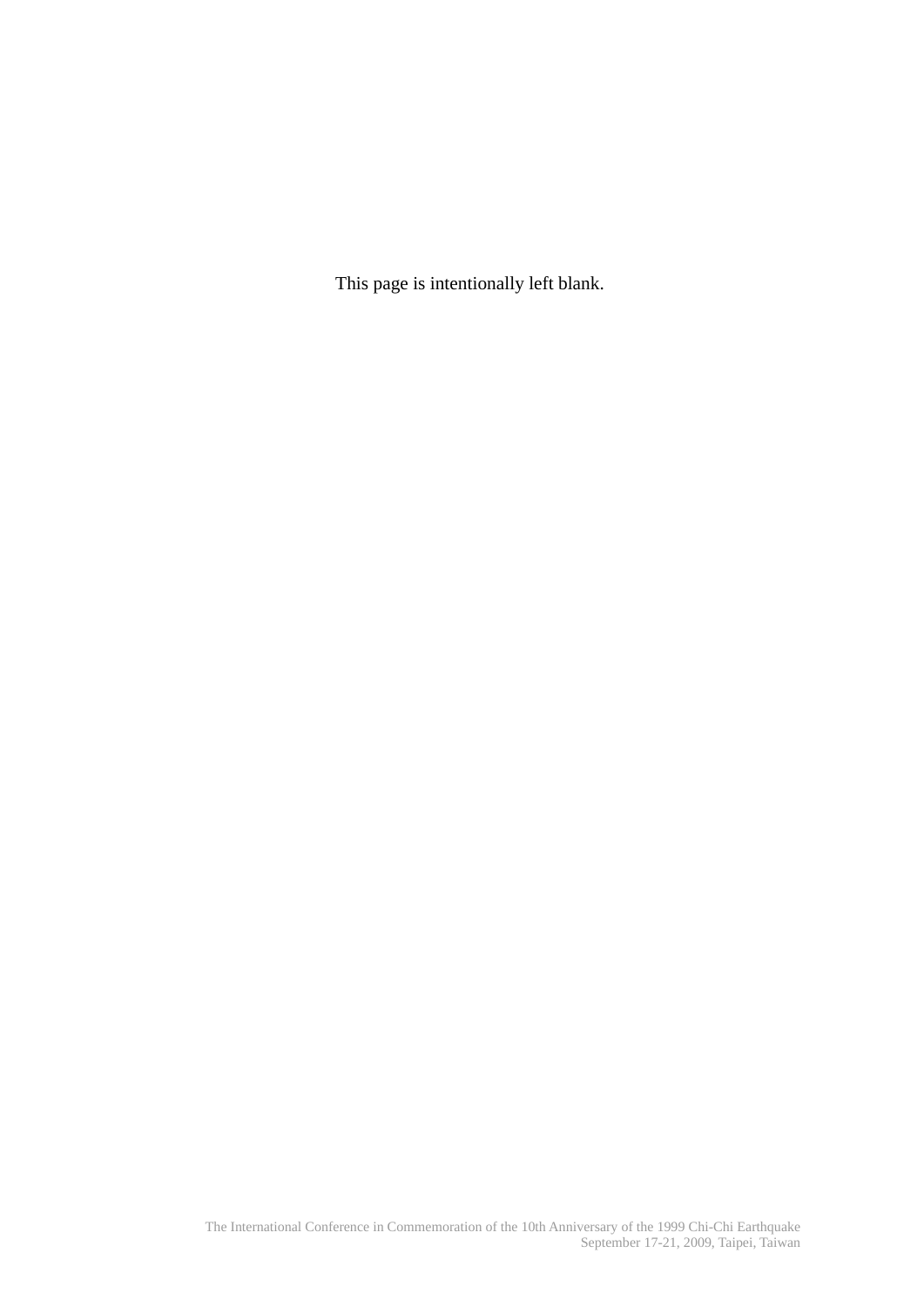Dear Distinguished Guests,

Welcome to Taipei, Taiwan.

On behalf of the Conference Secretariat, we are taking this honor for all the penal members to thank you very much for participating in the International Conference in Commemoration of the  $10<sup>th</sup>$  Anniversary of the 1999 Chi-Chi Earthquake. There are more than two hundred speakers from worldwide with diverse backgrounds in Earthquake Science, Earthquake Engineering, Social and Economical Impacts, Emergency Rescue and Emergency Medical Services presenting in this three-day conference. We are very glad to have them sharing their knowledge and experiences with us. If there is anything further we are not well prepared, or if you have any suggestion, please do not hesitate to advise us. We give our best efforts to prepare for this conference and look forward to meeting you in Taipei.

Sincerely yours,

Conference Secretariat

Email: [chichi@ncdr.nat.gov.tw](mailto:chichi@ncdr.nat.gov.tw)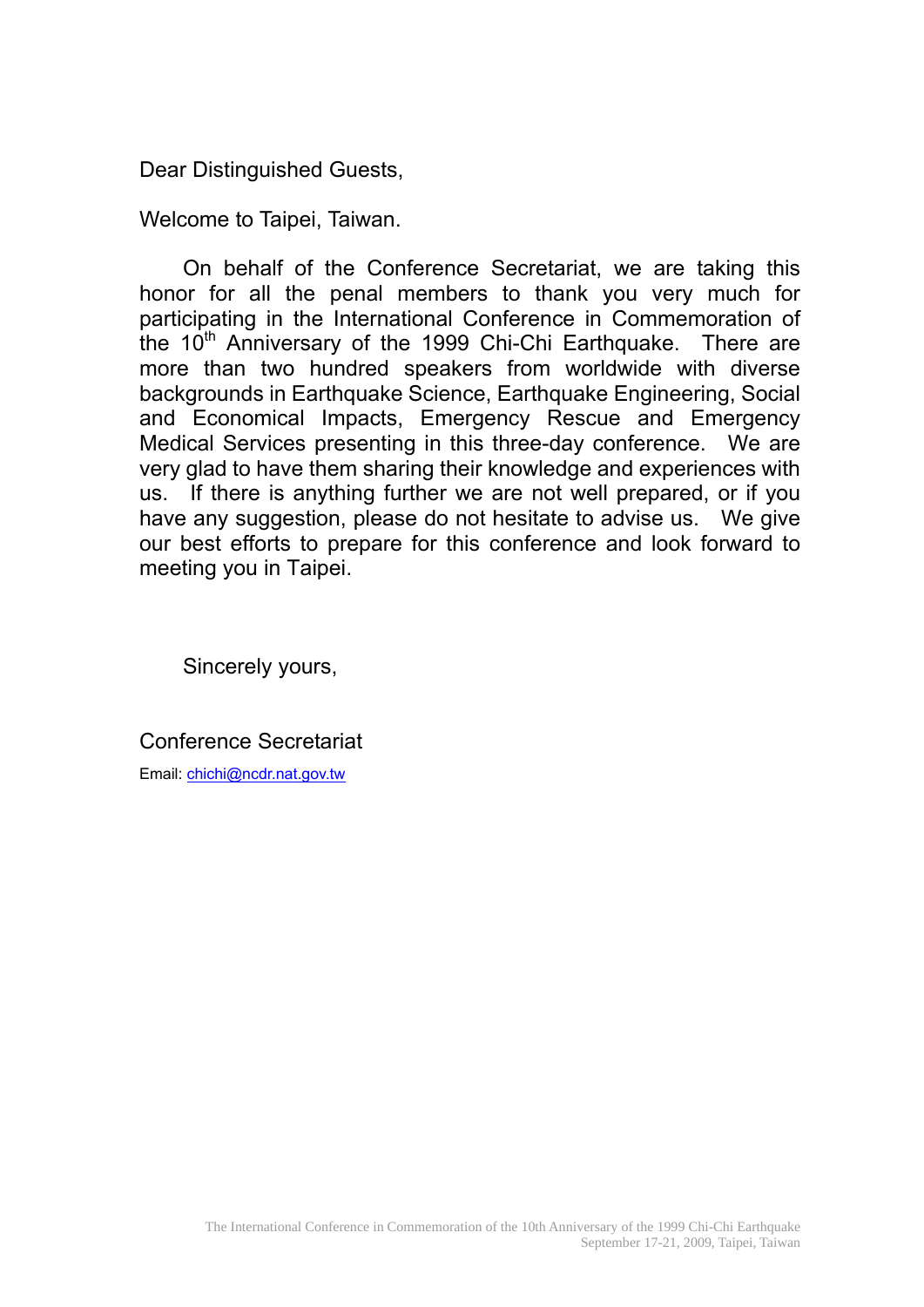# **General Information**

#### **I. About the Conference**

It has been ten years since the Chi-Chi Earthquake in 1999. Now it is a good time for people from worldwide to evaluate the recovery progress of Taiwan. What have we learned from the recovery process in the past ten years after the Chi-Chi Earthquake? How can we integrate the advanced technology into action for disaster risk reduction? How can we be more prepared when facing a large scale disaster? How can we work together to create a sustainable environment?

The theme of this conference is retrospection and prospection. There are five divisional topics discussed at this meeting –- Earthquake Science, Earthquake Engineering, Social and Economical Impacts, Emergency Rescue, and Emergency Medical Services. All contributors of the conference are invited. The invitation list is decided by committee members of each divisional topic and is to include well-known researchers in each division. More than 200 papers will be presented in the Conference, including 40 papers by researchers from outside Taiwan and 160 papers by researchers in Taiwan. There are eight runs of sessions. Each run includes seven to nine parallel sessions.

This conference is possible because of the devotions of the conference Committee members which include National Science Council, National Central University, Disaster Management Society of Taiwan, Central Geological Survey of Ministry of Economic Affairs, National Center for Research on Earthquake Engineering, Central Weather Bureau, Architecture and Building Research Institute, Department of Health, National Disaster Prevention and Protection Commission, and the National Science and Technology Center for Disaster Reduction.

The conference will be preceded with 3-day indoor sessions in Taipei, following a 2-day on-site visit of some sites in the central part of Taiwan to see the recovery progress of the Chi-Chi Earthquake.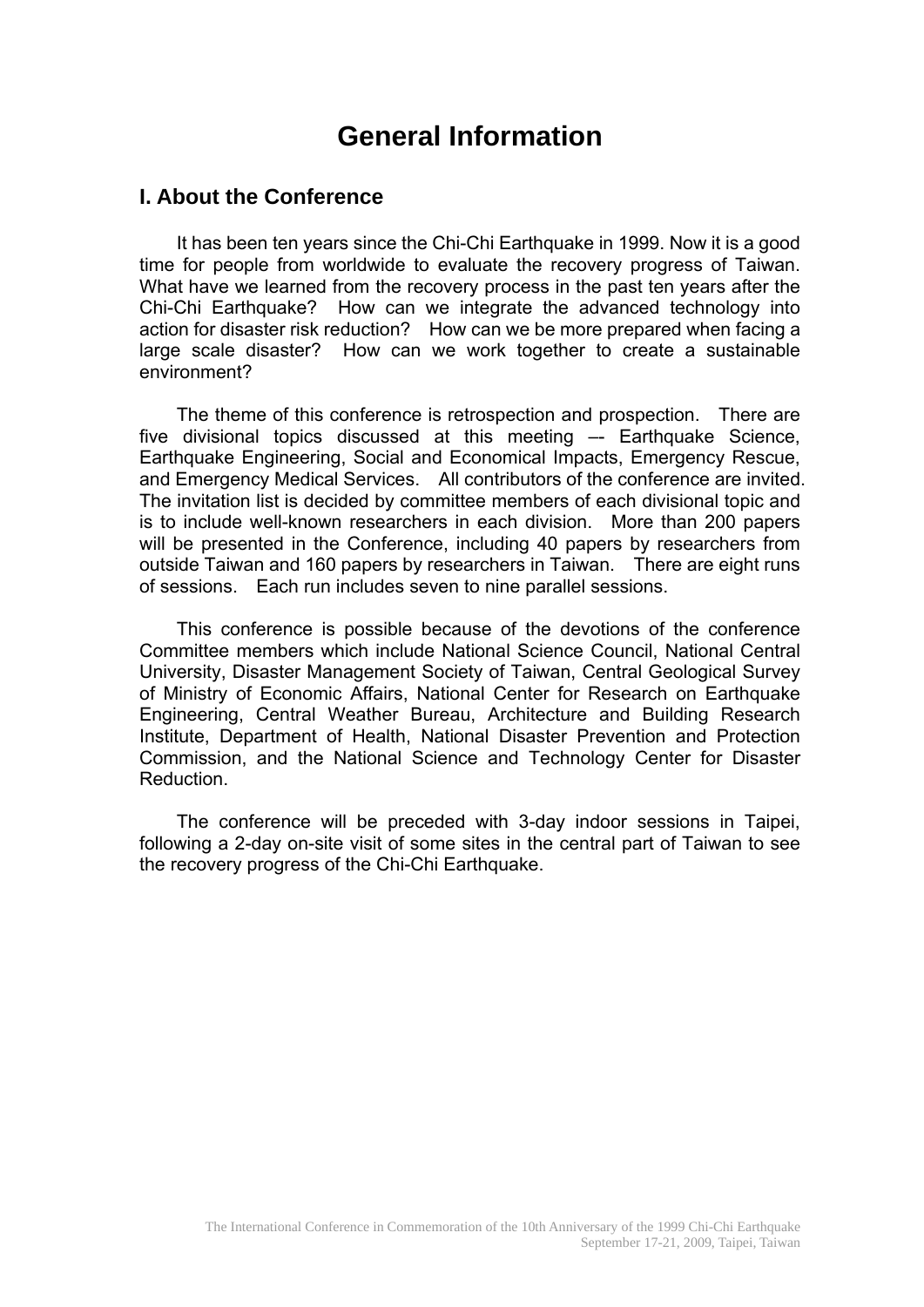## **II. International Conference**

- 1. Time: 17-21, September 2009, including a 3-day Conference in Taipei (17-19), and a 2-day Field Trip in central Taiwan (20-21).
- 2. Venue: NTUH International Convention Center, Taipei. <http://www.thcc.net.tw/> **(NTUH, National Taiwan University Hospital)**  No. 2, Xuzhou Road, Zhongzheng District 101, Taipei City
- 3. Conference Programme: (draft)

The Conference Programme is composed of five main divisions -- Earthquake Science, Earthquake Engineering, Social Economical Impacts, Emergency Rescue, and Emergency Medical Services, and will be proceeded in nine parallel sessions.

Each speaker will have 20 minutes for presentation and 5 additional minutes for discussion. Authors should upload their presentation files to the on-site computer at least 20 minutes before the session starts.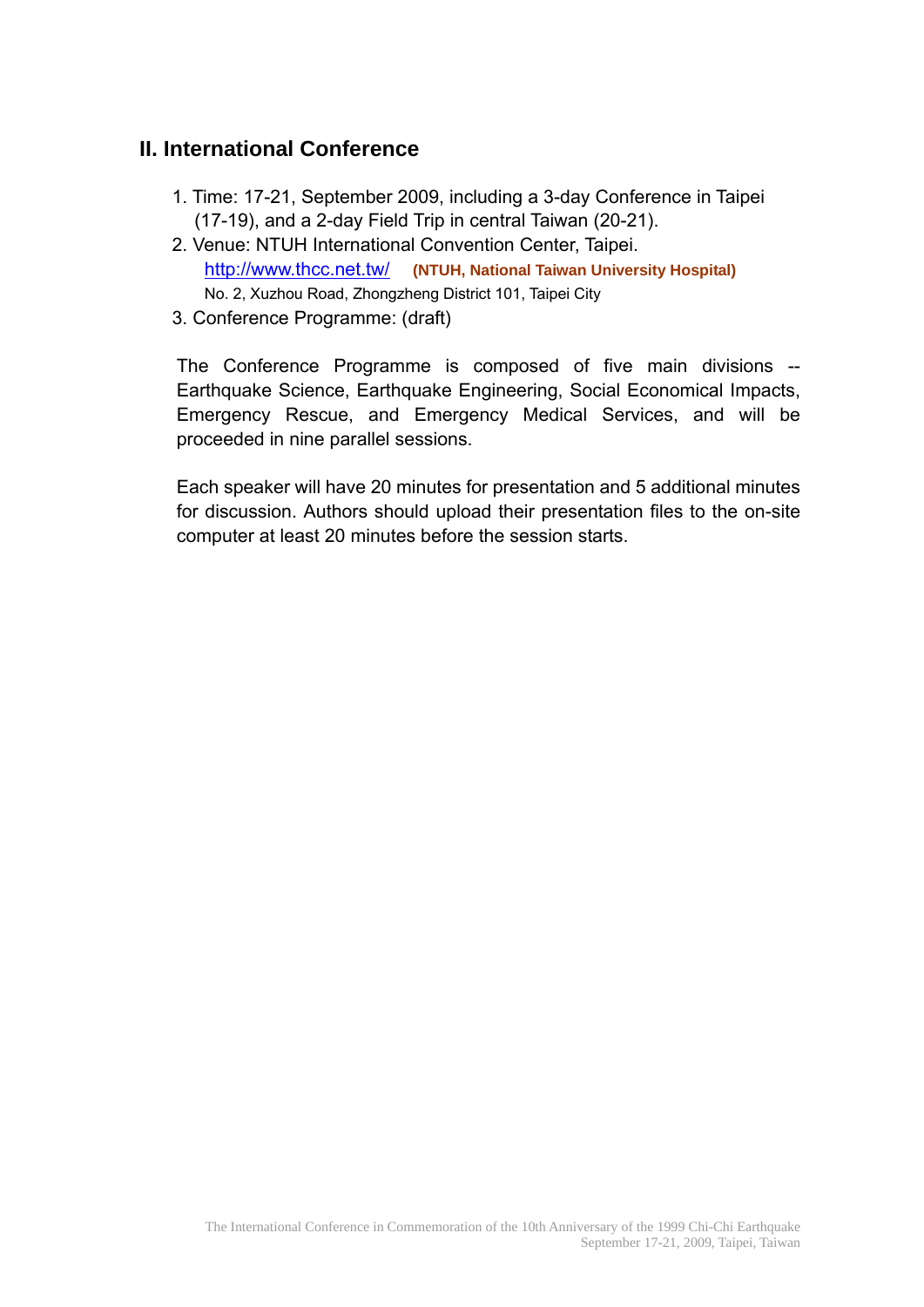|                             | 08:30-09:30 | <b>Registration, Opening</b>                                       |                                                                |                                                          |                                                            |                                                                |                                                                   |                                                      |                                                    |                                                                                             |
|-----------------------------|-------------|--------------------------------------------------------------------|----------------------------------------------------------------|----------------------------------------------------------|------------------------------------------------------------|----------------------------------------------------------------|-------------------------------------------------------------------|------------------------------------------------------|----------------------------------------------------|---------------------------------------------------------------------------------------------|
| <b>Sep.17</b><br>(Thursday) | 09:30-10:10 | Keynote 1 (45mins)                                                 |                                                                |                                                          |                                                            |                                                                |                                                                   |                                                      |                                                    |                                                                                             |
|                             | 10:30-12:10 | Keynote 2, 3 (90mins)                                              |                                                                |                                                          |                                                            |                                                                |                                                                   |                                                      |                                                    |                                                                                             |
|                             | 13:30-15:10 | A1 $(4p)$<br>Design<br>Methodology and<br>Regulation(1)            | B1 (4p)<br><b>Earthquake Loss</b><br>Estimation(1)             | C1(4p)<br>Earthquake<br>Geology(1)                       | D1 (4p)<br>Early Warning and<br>Earthquake<br>Precursor(1) | E1(4p)<br><b>Hazard Mitigation</b><br>with Spatial<br>Planning | F1(4p)<br>Emergency<br>Medicine                                   | G <sub>1</sub><br>Emergency<br>Response and<br>Recue |                                                    |                                                                                             |
|                             | 15:30-17:05 | A2 (4p)<br>Design<br>Methodology and<br>Regulation(2)              | B <sub>2</sub> (4p)<br><b>Earthquake Loss</b><br>Estimation(2) | C2(4p)<br>Earthquake<br>Geology(2)                       | D2(4p)<br>Early Warning and<br>Earthquake<br>Precursor(2)  | E2(4p)<br><b>Hazard Mitigation</b><br>with Spatial<br>Planning | F2(4p)<br>Emergency<br>Medicine                                   | G <sub>2</sub><br>Emergency<br>Response and<br>Recue |                                                    |                                                                                             |
|                             | 17:10-17:30 | <b>Group Discussion</b>                                            |                                                                |                                                          | <b>Group Discussion</b>                                    |                                                                | <b>Group Discussion</b>                                           |                                                      |                                                    |                                                                                             |
| <b>Sep.18</b><br>(Friday)   | 08:30-09:00 |                                                                    |                                                                |                                                          |                                                            |                                                                |                                                                   | <b>Registration &amp; Opening</b>                    |                                                    |                                                                                             |
|                             | 09:00-10:30 | Keynote 4, 5 (90mins)                                              |                                                                |                                                          |                                                            |                                                                |                                                                   | <b>Keynote 8</b>                                     |                                                    |                                                                                             |
|                             | 10:50-12:30 | A3 (4p)<br>Seismic Bridge<br>Engineering(1)                        | B3 (4p)<br><b>Building</b><br>Construction(1)                  | C3(4p)<br><b>Active Fault</b><br>Study(1)                | D3(4p)<br><b>Strong Motion and</b><br>Seismic Hazard(1)    | E3(4p)<br>Management<br>System and<br>Mechanism                | F3(4p)<br><b>Disaster</b><br>Communication<br>and Education       | G <sub>3</sub><br>Emergency<br>Response and<br>Recue | <b>Keynote 9</b>                                   |                                                                                             |
|                             | 13:30-15:10 | A4 (4p)<br>Seismic Bridge<br>Engineering(2)                        | B4 (4p)<br><b>Building</b><br>Construction(2)                  | C4(4p)<br><b>Active Fault</b><br>Study(2)                | D4(4p)<br><b>Strong Motion and</b><br>Seismic Hazard(2)    | E4(4p)<br>Management<br>System and<br>Mechanism                | F4(4p)<br><b>Disaster</b><br>Communication<br>and Education       | G <sub>4</sub><br>CEOC<br>Management                 | H1 (4p)<br><b>Hospital Safety</b><br>from Disaster | J1(4p)<br><b>Updates in EMS</b>                                                             |
|                             | 15:30-17:05 | A5 (4p)<br>Seismic Bridge<br>Engineering(3)                        | B <sub>5</sub> (4p)<br><b>Building</b><br>Construction(3)      | C5(4p)<br><b>Active Fault</b><br>Study(3)                | D5(4p)<br>Seismotectonics(1)                               | E5(4p)<br>Management<br>System and<br>Mechanism                | F5(4p)<br><b>Disaster</b><br>Information                          | G <sub>5</sub><br><b>CEOC</b><br>Management          | H3(4p)<br><b>Hospital Safety</b><br>from Disaster  | J2(4p)<br><b>Infectious</b><br><b>Disease</b><br><b>Prevention after</b><br><b>Disaster</b> |
|                             | 17:10-17:30 | <b>Group Discussion</b>                                            |                                                                | <b>Group Discussion</b><br><b>Group Discussion</b>       |                                                            |                                                                |                                                                   |                                                      | <b>Closing</b>                                     |                                                                                             |
|                             | 09:00-10:30 | Keynote 6, 7 (90mins)                                              |                                                                |                                                          |                                                            |                                                                |                                                                   |                                                      |                                                    |                                                                                             |
| <b>Sep.19</b><br>(Saturday) | 10:50-12:30 | A6 $(4p)$<br>Geographic<br>Engineering(1)                          | B6 (4p)<br><b>Building</b><br>Construction(4)                  | C6 (4p)<br><b>Seismic Study</b><br>and<br>Observation(1) | D6(4p)<br>Seismotectonics(2)                               | E6(4p)<br>Management<br>System and<br>Mechanism                | F6(4p)<br><b>Disaster</b><br>Information                          | <b>Visiting NFA</b>                                  |                                                    |                                                                                             |
|                             | 13:30-14:45 | A7 (3p)<br>Geographic<br>Engineering(2)                            | B7 (3p)<br><b>Building</b><br>Construction(5)                  | C7(3p)<br>Seismic Study<br>and<br>Observation(2)         | D7(3p)<br>Seismotectonics(3)                               | E7(3p)<br><b>Disaster</b><br>Insurance and<br>Finance          | F7(3p)<br><b>Disaster Impacts</b><br>and Psychosocial<br>Recovery | <b>Visiting CEOC</b>                                 |                                                    |                                                                                             |
|                             | 15:00-16:15 | A8 (3p)<br>Geographic<br>Engineering(3)                            | B8 (3p)<br><b>Building</b><br>Construction(6)                  | C8(3p)<br><b>Seismic Study</b><br>and<br>Observation(3)  | D8(3p)<br>Seismotectonics(4))                              | E8(3p)<br><b>Disaster</b><br>Insurance and<br>Finance          | F8(3p)<br><b>Disaster Impacts</b><br>and Psychosocial<br>Recovery |                                                      |                                                    |                                                                                             |
|                             | 16:15-17:05 | (5mins * 3 Group Chairs + 5mins Chairman)<br><b>Closing Report</b> |                                                                |                                                          |                                                            |                                                                |                                                                   |                                                      |                                                    |                                                                                             |

## Conference Programme (Tentative) 05/01/2009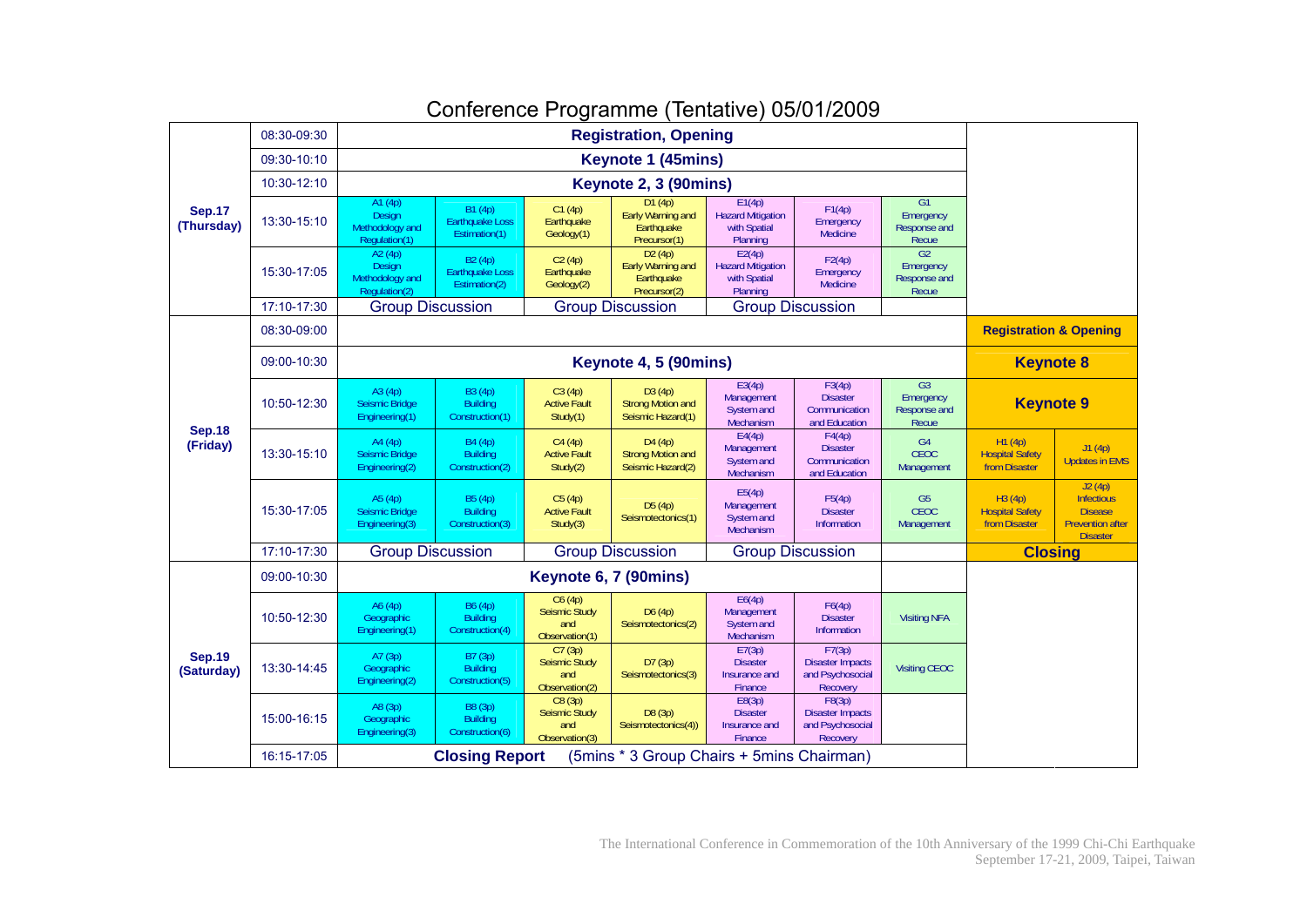## **III. Field Trip to the Reconstructed District (optional)**

- 1. Time: 20-21, September 2009
- 2. Location: Central Taiwan
- 3. Field Trip Itinerary: (draft)

| Date                | Location                         | Itinerary                                                                                                                                                     |  |
|---------------------|----------------------------------|---------------------------------------------------------------------------------------------------------------------------------------------------------------|--|
| Sep.20<br>Morning   | Wu-feng<br>(霧峰)                  | 921 Earthquake Museum of Taiwan -- including<br>the geological change, the damaged bridges,<br>the urban deconstruction, the relocation of<br>civilians, etc. |  |
| Sep.20<br>Afternoon | Jhong-liao<br>(中寮)               | <b>Management of Reconstructed Communities</b><br>and Schools                                                                                                 |  |
| Sep.20<br>Evening   | Chung-hsing<br>Village<br>(中興新村) | 921 Memorial Concert                                                                                                                                          |  |
| Sep.21<br>Morning   | Chu-shang<br>(竹山)                | Disaster Prevention Day Outdoor Activity (Drill)                                                                                                              |  |
| Sep.21<br>Evening   |                                  | Shan-an Village Management of the Reconstructed<br>Communities and Schools; Return to Taipei                                                                  |  |

Expense within the itinerary covers the Invited speakers only.

## **IV. Paper Preparation**

1. Submission of Papers (12pt Arial, bold)

**The papers should be submitted in the form of a '.doc' (MS-WORD) document.** A template file can be downloaded from the conference website <http://chichi.ncdr.nat.gov.tw/>.

Participants are asked to complete and submit the registration form (Annex A), Travel Itinerary Form (Annex B), and Curriculum Vitae Form (Annex C) to the conference organizers via the specific accounts listed as below. All forms should be submitted by **Friday July 31, 2009.**

2. Paper Length

The length of a full paper should be **between 4**−**8 pages** for the invited session speakers and **8-12 pages** for the keynote speech speakers.

3. Deadline for Papers Submission

One-page abstract (250-400 words) should be submitted before **June 15st.** Full paper should be submitted before **JULY 31st**. Papers should be submitted to the following accounts:

1).Earthquake Science

[looneose@moeacgs.gov.tw](mailto:looneose@moeacgs.gov.tw) Mr. Tung-Sheng Shih (石同生), Central Geological Survey

2).Earthquake Engineering [tklin@ncree.org](mailto:tklin@ncree.org)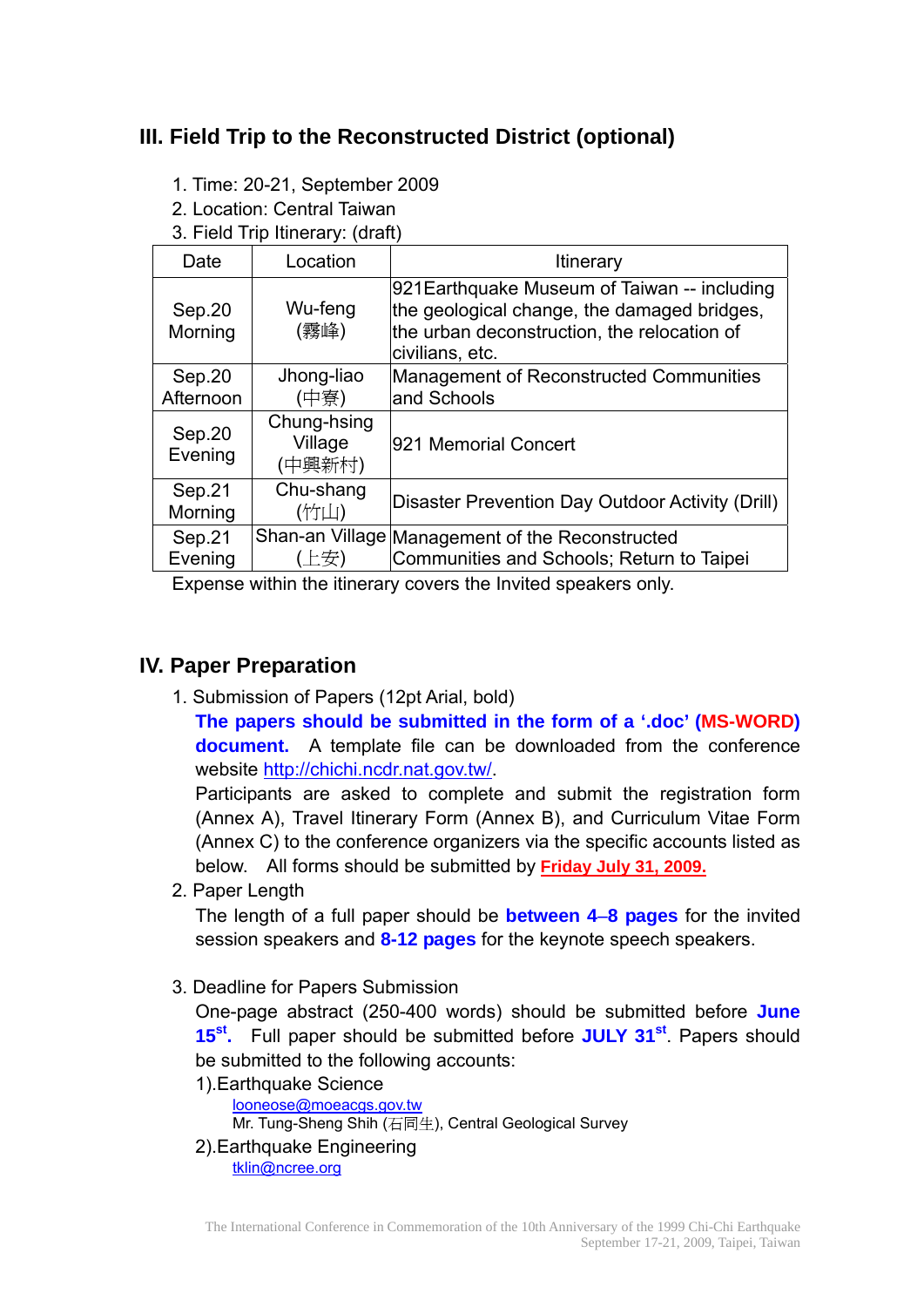Dr. Tzu-Kang Lin ( 林子剛 ), National Center for Research on Earthquake Engineering (NCREE)

#### 3).Social and Economical Impacts

pacific.lee@ncdr.nat.gov.tw

Mr. Yang-Ning Lee (李洋寧), National Science and Technology Center for Disaster Reduction (NCDR)

#### 4).Emergency Rescue

[s3216@nfa.gov.tw](mailto:s3216@nfa.gov.tw)

Ms. Hui-Wen Cheng (鄭惠文), National Disaster Prevention and Protection Commission

#### 5).Emergency Medical Services

[eoc\\_sabrina@mail.hosp.ncku.edu.tw](mailto:eoc_sabrina@mail.hosp.ncku.edu.tw)

Ms. Ching-Hua Mao (毛景華), South Regional Emergency operations Center, Department of Health

#### 6).Keynote Speakers

hchieh@ncdr.nat.gov.tw

Dr. Hsiang-Chieh Lee (李香潔), National Science and Technology Center for Disaster Reduction (NCDR)

### **V. Related Information**

- 1. The official language of the conference is English. Translations between English and Chinese will be available only for the keynote speeches and specific plenary sections.
- 2. Accommodation and Transportation

The Conference Secretariat will reimburse the invited speakers' Round Trip Airfare (Economy class). The flight ticket, receipt and travel agency invoice should be submitted to the Conference Secretariat. The fare of accommodation, pick-up service and cost of the field trip (optional) will be covered for the invited speakers. The transportation service between the airport and the designated hotel will be provided by the hotel. There is a bus schedule of the transportation between the hotel and the conference venue. Please check with the information desk of the hotel upon arrival.

3. Registration Desk and Secretariat General

The Conference Secretariat has an on-site service desk to help you and to assure you to have a nice stay in Taiwan. Please do not hesitate to ask us any question. You will find us at the on-site information and registration desk outside the plenary hall. You can also reach us at: Ms. Carol C. Wu E-mail: [chichi@ncdr.nat.gov.tw](mailto:chichi@ncdr.nat.gov.tw)  Tel: (+886) 2 8195 8640 Fax: (+886) 2 8912 7766

#### 4. Conference Organizers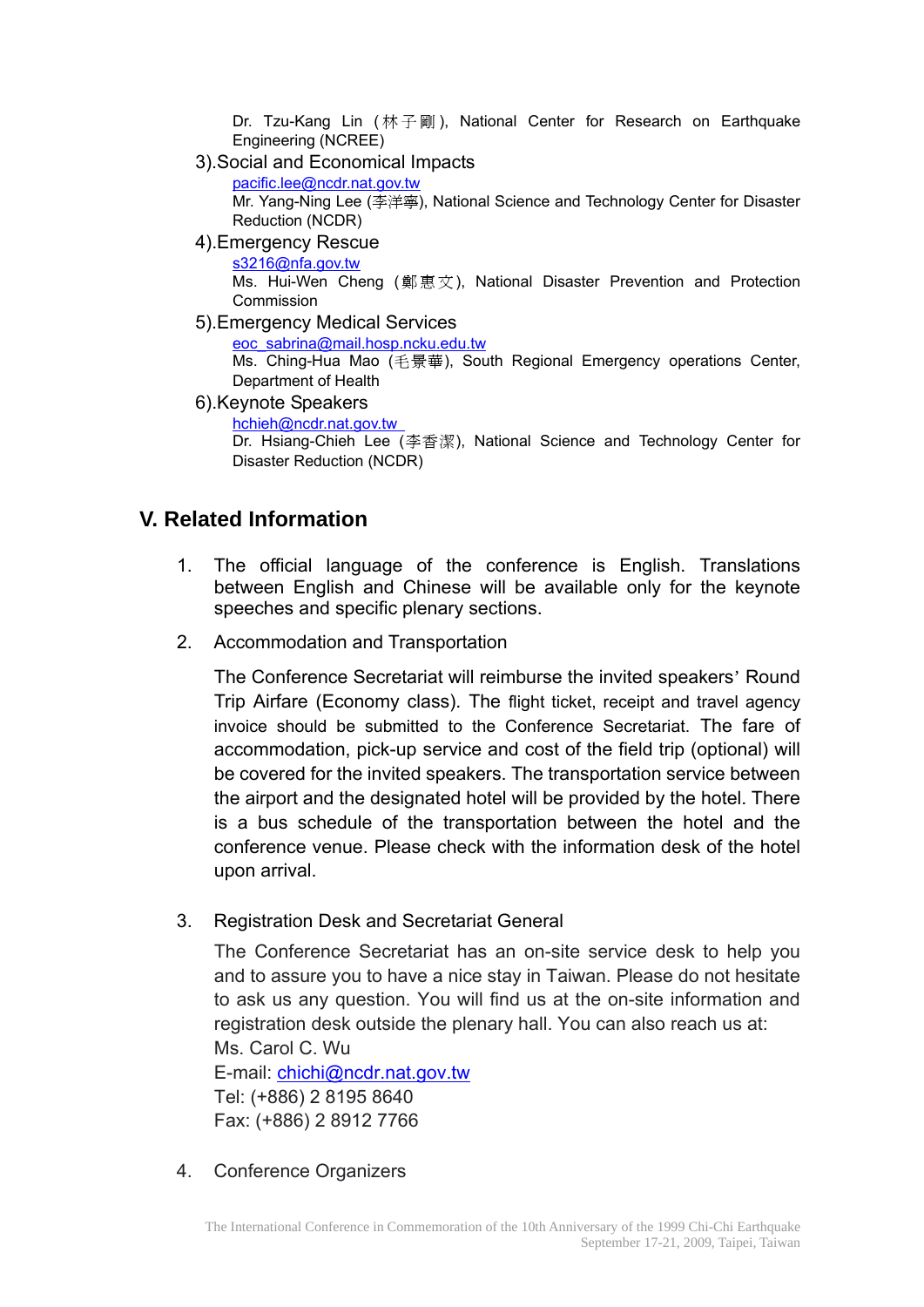#### The Conference organizers can be reached at:

Jau-Lang Su Associate Researcher National Science and Technology Center for Disaster Reduction 9F, No.200, Sec. 3, Beisin Rd., Sindian City Taipei County 23143 Tel: (+886) 2 8195 8644 Fax: (+886) 2 8912 7766 Email: [jlsu@ncdr.nat.gov.tw](mailto:jlsu@ncdr.nat.gov.tw) **Copy to:**  Conference Coordinator International Affairs National Science and Technology Center for Disaster Reduction 9F, No.200, Sec. 3, Beisin Rd., Sindian City Taipei County 23143 Tel: (+886) 2 8195 8600 Fax: (+886) 2 8912 7766 Email: chichi@ncdr.nat.gov.tw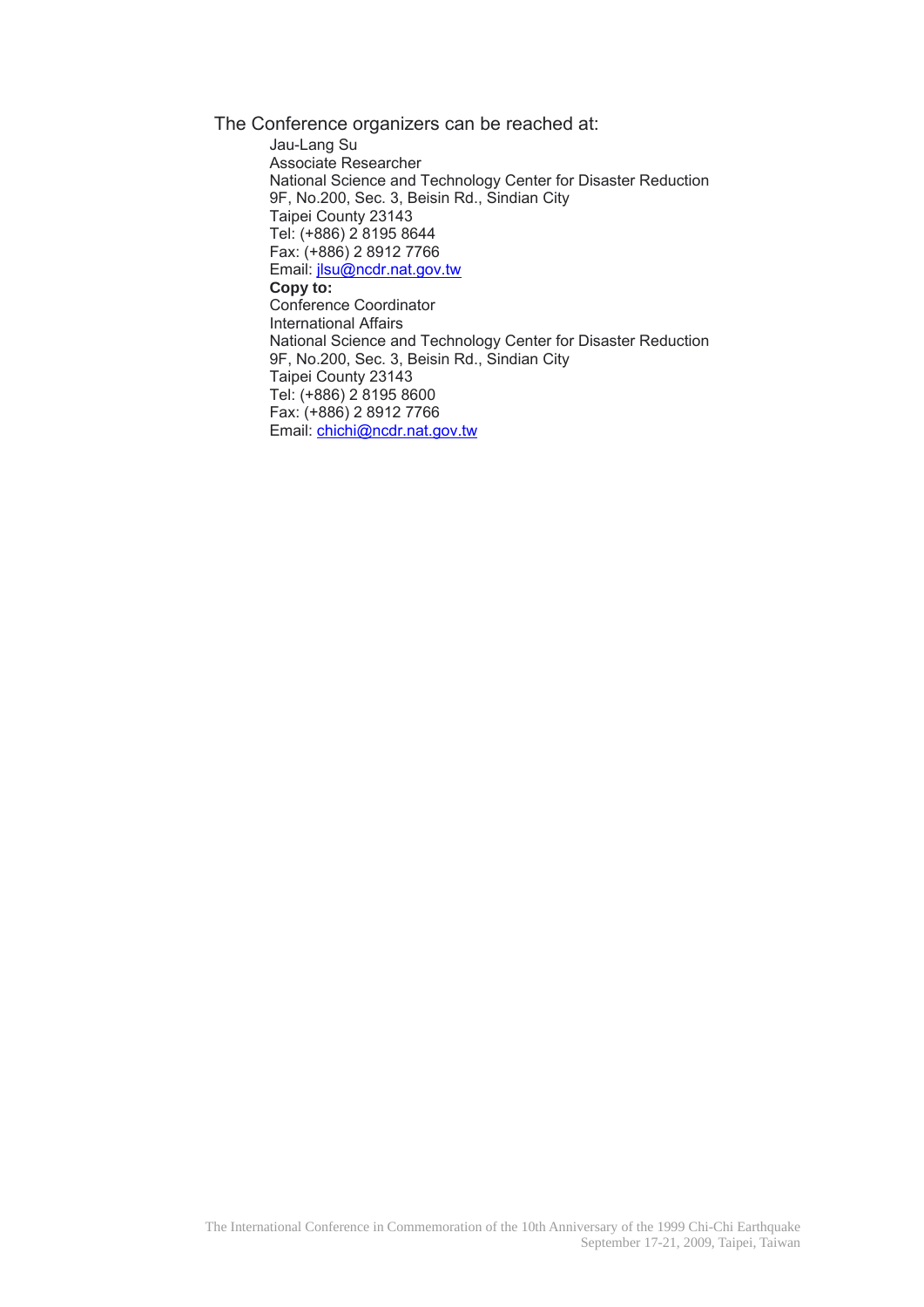### **ANNEX A: Registration Form**

### **International Conference in Commemoration of the 10th Anniversary of the 1999 Chi-Chi Earthquake, Taiwan**

| <b>Participant Information</b>  |                           |  |  |  |  |
|---------------------------------|---------------------------|--|--|--|--|
|                                 | □ Keynote Speaker         |  |  |  |  |
| Type of Participant:            | □ Invited Session Speaker |  |  |  |  |
| Title (Mr/ Mrs/ Ms/ Dr):        |                           |  |  |  |  |
| <b>First Name</b>               |                           |  |  |  |  |
| (same as passport):             |                           |  |  |  |  |
| <b>Last Name</b>                |                           |  |  |  |  |
| (same as passport):             |                           |  |  |  |  |
| Gender:                         |                           |  |  |  |  |
| Date of Birth                   |                           |  |  |  |  |
| (Year/month/date):              |                           |  |  |  |  |
| <b>Immigration Information</b>  |                           |  |  |  |  |
| Passport Type                   |                           |  |  |  |  |
| Passport No.:                   |                           |  |  |  |  |
| Date of Issue:                  |                           |  |  |  |  |
| Date of Expiry:                 |                           |  |  |  |  |
| Citizenship:                    |                           |  |  |  |  |
| <b>Arrival Date:</b>            |                           |  |  |  |  |
| Departure Date:                 |                           |  |  |  |  |
| <b>Organization Information</b> |                           |  |  |  |  |
| Organization:                   |                           |  |  |  |  |
| Position:                       |                           |  |  |  |  |
| <b>Business Address:</b>        |                           |  |  |  |  |
| <b>Business Phone:</b>          |                           |  |  |  |  |
| Email:                          |                           |  |  |  |  |
| Fax:                            |                           |  |  |  |  |

 *( Taiwan, September 17-21, 2009 )*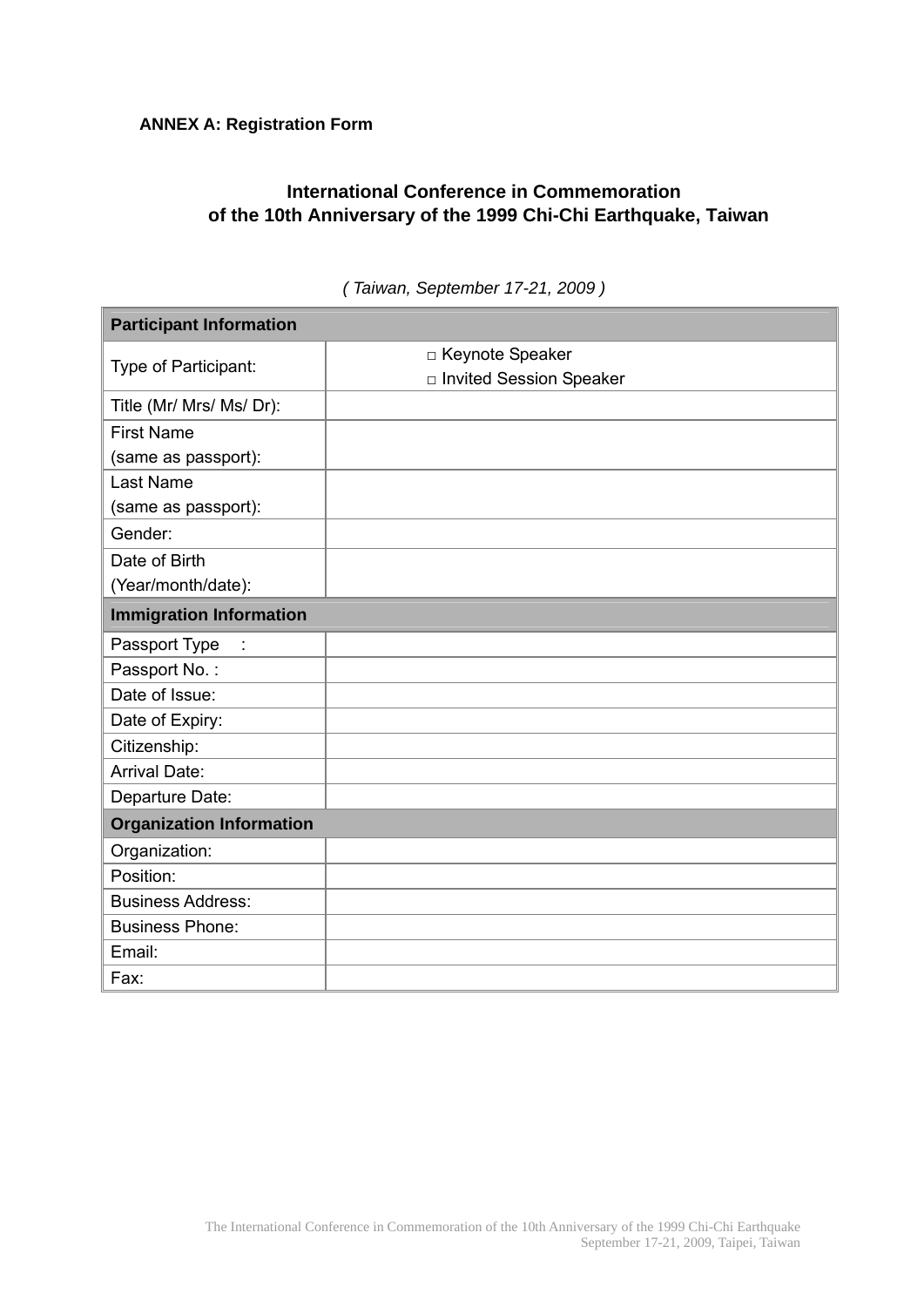#### **ANNEX B: Travel Itinerary Form**

#### **International Conference in Commemoration of the 10th Anniversary of the 1999 Chi-Chi Earthquake, Taiwan**

| Travel itinerary for pickup service arrangement                                                        |              |  |                                                                            |  |  |  |
|--------------------------------------------------------------------------------------------------------|--------------|--|----------------------------------------------------------------------------|--|--|--|
|                                                                                                        | Airline:     |  |                                                                            |  |  |  |
| Arrival                                                                                                | Flight No.:  |  |                                                                            |  |  |  |
|                                                                                                        | Date & Time: |  |                                                                            |  |  |  |
|                                                                                                        | Airline:     |  |                                                                            |  |  |  |
| Departure                                                                                              | Flight No.:  |  |                                                                            |  |  |  |
|                                                                                                        | Date & Time: |  |                                                                            |  |  |  |
| <b>Special Dietary Requirements:</b>                                                                   |              |  |                                                                            |  |  |  |
|                                                                                                        |              |  | □ No preference □ Vegetarian □ No seafood □ No chicken □ No pork □ No lamb |  |  |  |
| $\Box$ No beef                                                                                         |              |  |                                                                            |  |  |  |
|                                                                                                        |              |  | □ Allergic to: ______________                                              |  |  |  |
| <b>Special Medical Assistance</b>                                                                      |              |  |                                                                            |  |  |  |
| <b>Required:</b>                                                                                       |              |  |                                                                            |  |  |  |
| <b>Other Requirements:</b>                                                                             |              |  |                                                                            |  |  |  |
|                                                                                                        |              |  |                                                                            |  |  |  |
| Please indicate which activity you will participate in:                                                |              |  |                                                                            |  |  |  |
| Including a 3-day in-door conference on Sep. 17-19 and a 2-day field trip on Sep. 20-21<br>$\Box$ Both |              |  |                                                                            |  |  |  |
| $\Box$ 3-day in-door conference (Taipei)                                                               |              |  |                                                                            |  |  |  |
| $\Box$ 2-day field trip (Central Taiwan)                                                               |              |  |                                                                            |  |  |  |

 *( Taiwan, September 17-21, 2009 )*

#### **Please fill out this form and return it before July 31, 2009 to:**

Conference Secretariat chichi@ncdr.nat.gov.tw Tel: +886-2-81958640 Fax: +886-2-89127766